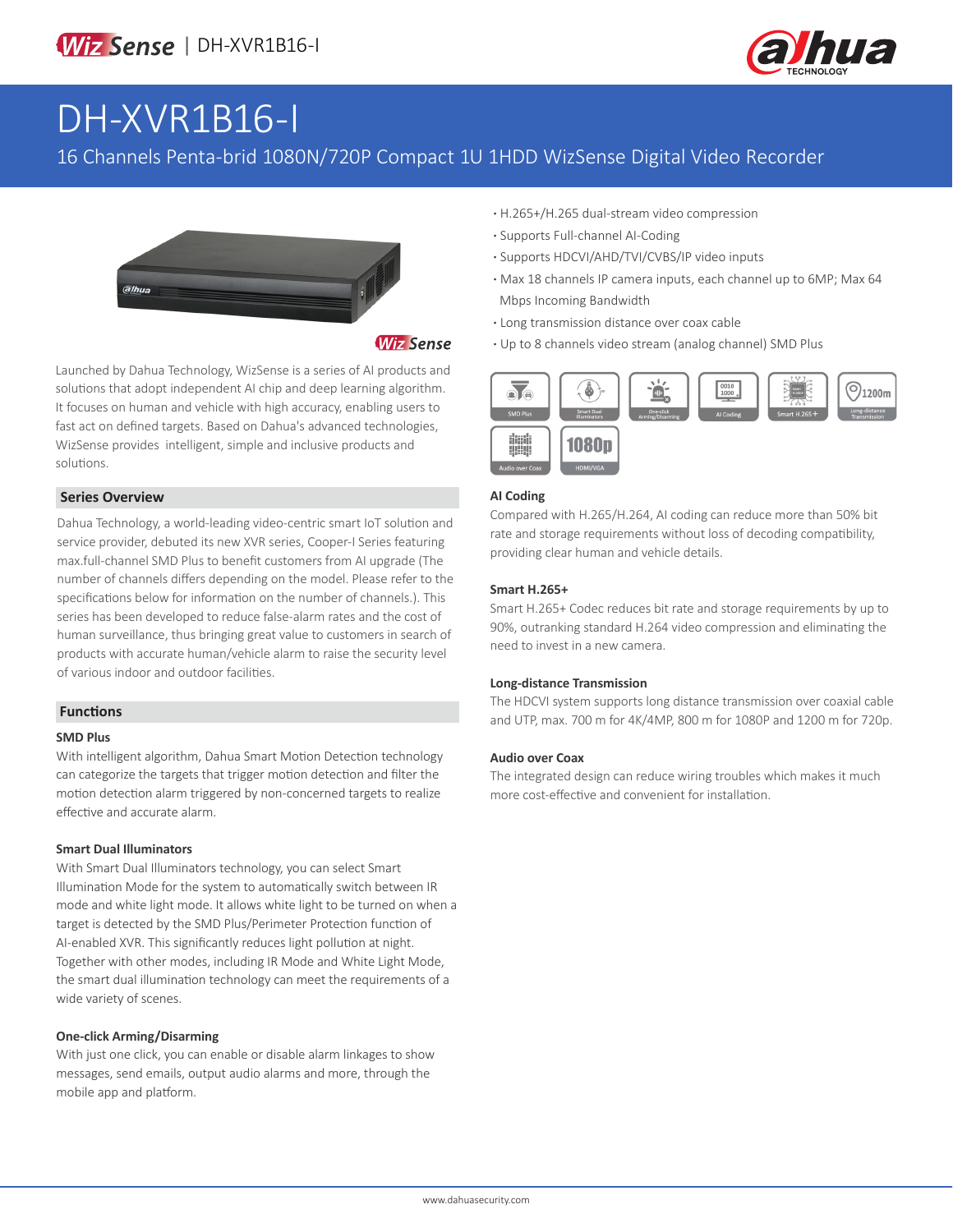# Wiz Sense | DH-XVR1B16-I

#### **Technical Specification**

| System                       |                                                                                                                                                                                                                                                                                                                                      |
|------------------------------|--------------------------------------------------------------------------------------------------------------------------------------------------------------------------------------------------------------------------------------------------------------------------------------------------------------------------------------|
| <b>Main Processor</b>        | Industrial-grade processor                                                                                                                                                                                                                                                                                                           |
| <b>Operating System</b>      | Embedded Linux                                                                                                                                                                                                                                                                                                                       |
| Operating Interface          | Web; Local GUI                                                                                                                                                                                                                                                                                                                       |
| SMD Plus                     |                                                                                                                                                                                                                                                                                                                                      |
| SMD Plus by Recorder         | 8-channel: Secondary filtering for human and motor<br>vehicle, reducing false alarms caused by leaves, rain and<br>lighting condition change                                                                                                                                                                                         |
| Audio and Video              |                                                                                                                                                                                                                                                                                                                                      |
| Analog Camera Input          | 16 channels, BNC: adaptive access by default; HDCVI,<br>AHD, TVI and CVBS access can be configured.                                                                                                                                                                                                                                  |
| Camera Input                 | 1. CVI: 1080p@ 25/30 fps, 720p@ 25/30 fps<br>2. TVI: 1080p@ 25/30 fps, 720p@ 25/30 fps<br>3. AHD: 1080p@ 25/30 fps, 720p@ 25/30 fps<br>4. CVBS: PAL/NTSC                                                                                                                                                                             |
| IP Camera Input              | Up to 18 channels of IPC access<br>2 IP channels by default + 16 channels (analog channels<br>are converted to IP channels)<br>incoming bandwidth: 64 Mbps, recording bandwidth: 64<br>Mbps and outgoing bandwidth: 64 Mbps<br>*After IP channels are added beyond the existing<br>channels, the AI Function (SMD) will be disabled. |
| <b>Encoding Capacity</b>     | Main Stream:<br>the 1st channel 1080N/720p (1 fps-25/30 fps), others<br>1080N/720p (1 fps-15 fps); 960H/D1/CIF(1 fps-25/30<br>fps)<br>Sub stream:<br>$CIF(1fps-7fps)$                                                                                                                                                                |
| Dual-stream                  | Yes                                                                                                                                                                                                                                                                                                                                  |
| Video Bit Rate               | 32 kbps-6144 kbps                                                                                                                                                                                                                                                                                                                    |
| <b>Audio Sampling</b>        | 8 kHz, 16 bit                                                                                                                                                                                                                                                                                                                        |
| Audio Bit Rate               | 64 kbps                                                                                                                                                                                                                                                                                                                              |
| Video Output                 | 1 HDMI, 1 VGA                                                                                                                                                                                                                                                                                                                        |
|                              | HDMI/VGA: 1920 × 1080, 1280 × 1024, 1280 × 720                                                                                                                                                                                                                                                                                       |
| Multi-screen Display         | 1/4/8/9/16                                                                                                                                                                                                                                                                                                                           |
| Third-party Camera<br>Access | ONVIF; RTSP; Panasonic; Sony; Axis; Arecont; Pelco;<br>Canon; Samsung                                                                                                                                                                                                                                                                |
| Compression Standard         |                                                                                                                                                                                                                                                                                                                                      |
| Video Compression            | Al Coding; H.265+; H.265; H.264+; H.264                                                                                                                                                                                                                                                                                              |
| Audio Compression            | G.711a; G.711u; PCM                                                                                                                                                                                                                                                                                                                  |
| Network                      |                                                                                                                                                                                                                                                                                                                                      |
| Network Protocol             | HTTP; HTTPS; TCP/IP; IPv4; RTSP; UDP; SMTP; NTP; DHCP;<br>DNS: DDNS: P2P                                                                                                                                                                                                                                                             |
| <b>Mobile Phone Access</b>   | iOS, Android                                                                                                                                                                                                                                                                                                                         |
| Interoperability             | ONVIF 21.06; CGI Conformant                                                                                                                                                                                                                                                                                                          |
| <b>Browser</b>               | Chrome<br>IE9 or later<br>Firefox                                                                                                                                                                                                                                                                                                    |

#### Recording Playback

| General, motion detection, alarm;                                                                                                  |
|------------------------------------------------------------------------------------------------------------------------------------|
| 1/4/9/16                                                                                                                           |
| USB device and network                                                                                                             |
| Instant playback, general playback, event playback, tag<br>playback                                                                |
|                                                                                                                                    |
| Motion detection, video loss, tampering                                                                                            |
| No disk, disk error, low space, offline, ip conflict, MAC<br>conflict                                                              |
| Record, snapshot (panoramic), IPC external alarm output,<br>access controller, voice prompt, buzzer, log, preset, email            |
|                                                                                                                                    |
| 1-channel RCA<br>16-channel BNC (Coaxial Audio)                                                                                    |
| 1-channel RCA                                                                                                                      |
| Yes (share the same audio input with the first channel)                                                                            |
| 1 SATA port, up to 16 TB. The maximum HDD capacity<br>varies with environment temperature.                                         |
| 2 USB ports (USB 2.0)                                                                                                              |
| 1                                                                                                                                  |
| 1                                                                                                                                  |
| 1 (10/100 Mbps Ethernet port, RJ-45)                                                                                               |
|                                                                                                                                    |
| 12 VDC, 2 A                                                                                                                        |
| $<$ 10 W                                                                                                                           |
| 0.89 kg (1.96 lb)                                                                                                                  |
| $1.42$ kg $(3.13$ lb)                                                                                                              |
| 260.0 mm × 231.4 mm × 47.6 mm (10.24" × 9.11" ×<br>$1.87$ ") (W $\times$ D $\times$ H)                                             |
| 333.0 mm × 315.0 mm × 89.0 mm (13.11" × 12.40" ×<br>$3.50$ ") (W $\times$ D $\times$ H)                                            |
| $-10$ °C to +55 °C (+14 °F to +131 °F)                                                                                             |
| 0%-90% (RH)                                                                                                                        |
| Desktop                                                                                                                            |
| FCC: Part 15 Subpart B<br>CE: CE-LVD: EN 60950-1/IEC 60950-1<br>CE-EMC: EN 61000-3-2; EN 61000-3-3; EN 55032;<br>EN50130; EN 55024 |
|                                                                                                                                    |

### **Ordering Information**

| Type                        | Model        | Description                                                                        |
|-----------------------------|--------------|------------------------------------------------------------------------------------|
| 16 Channels<br>WizSense XVR | DH-XVR1B16-L | 16 Channels Penta-brid 1080N/720p<br>Compact 1U WizSense Digital Video<br>Recorder |